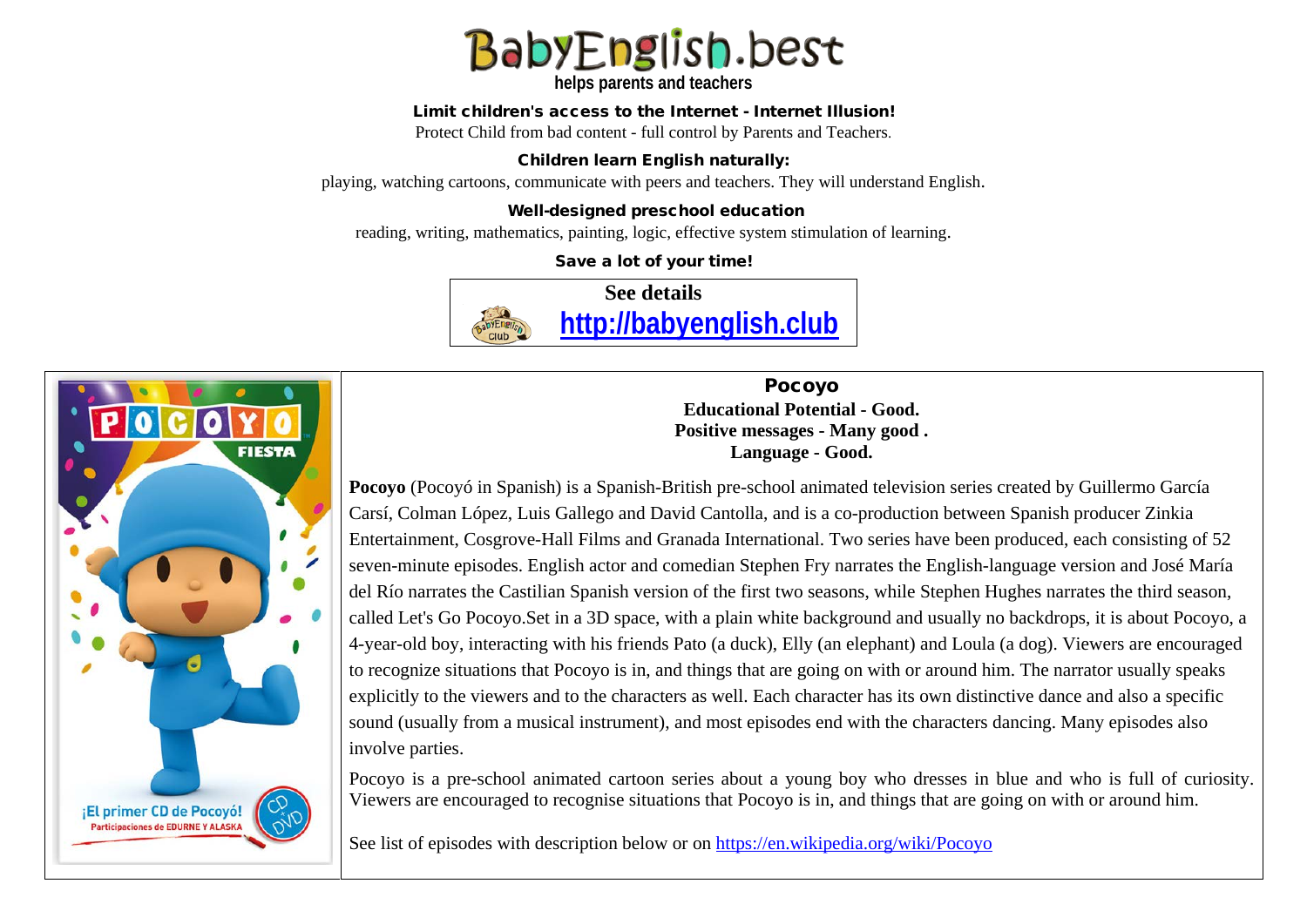|                | 1 Season                     |
|----------------|------------------------------|
| Episode Number | <b>Episode Name</b>          |
| 1              | Hush                         |
| $\overline{2}$ | Pocoyo Dance                 |
| 3              | Drum Roll Please             |
| $\overline{4}$ | Umbrella Umbrella            |
| 5              | A Mystery Most Puzzling      |
| 6              | A Present For Elly           |
| $\overline{7}$ | The Big Sneeze               |
| 8              | Double Bubble                |
| 9              | Sleepy Bird's Surprise       |
| 10             | Swept Away                   |
| 11             | Who's On The Phone?          |
| 12             | Fetch Loula Fetch!           |
| 13             | A Little Cloud               |
| 14             | Table for Fun                |
| 15             | Keep Going, Pocoyo!          |
| 16             | Where's Pocoyo?              |
| 17             | Drummer Boy                  |
| 18             | The Great Race               |
| 19             | Don't Touch                  |
| 20             | <b>Mystery Footprints</b>    |
| 21             | <b>Magical Watering Can</b>  |
| 22             | <b>Twinkle Twinkle</b>       |
| 23             | Hiccup                       |
| 24             | <b>Pato's Postal Service</b> |
| 25             | Puppy Love                   |
| 26             | <b>Bat and Ball</b>          |
| 27             | <b>Elly Spots</b>            |
| 28             | Up Up and Away               |
| 29             | A Surprise for Pocoyo        |
| 30             | Having a Ball                |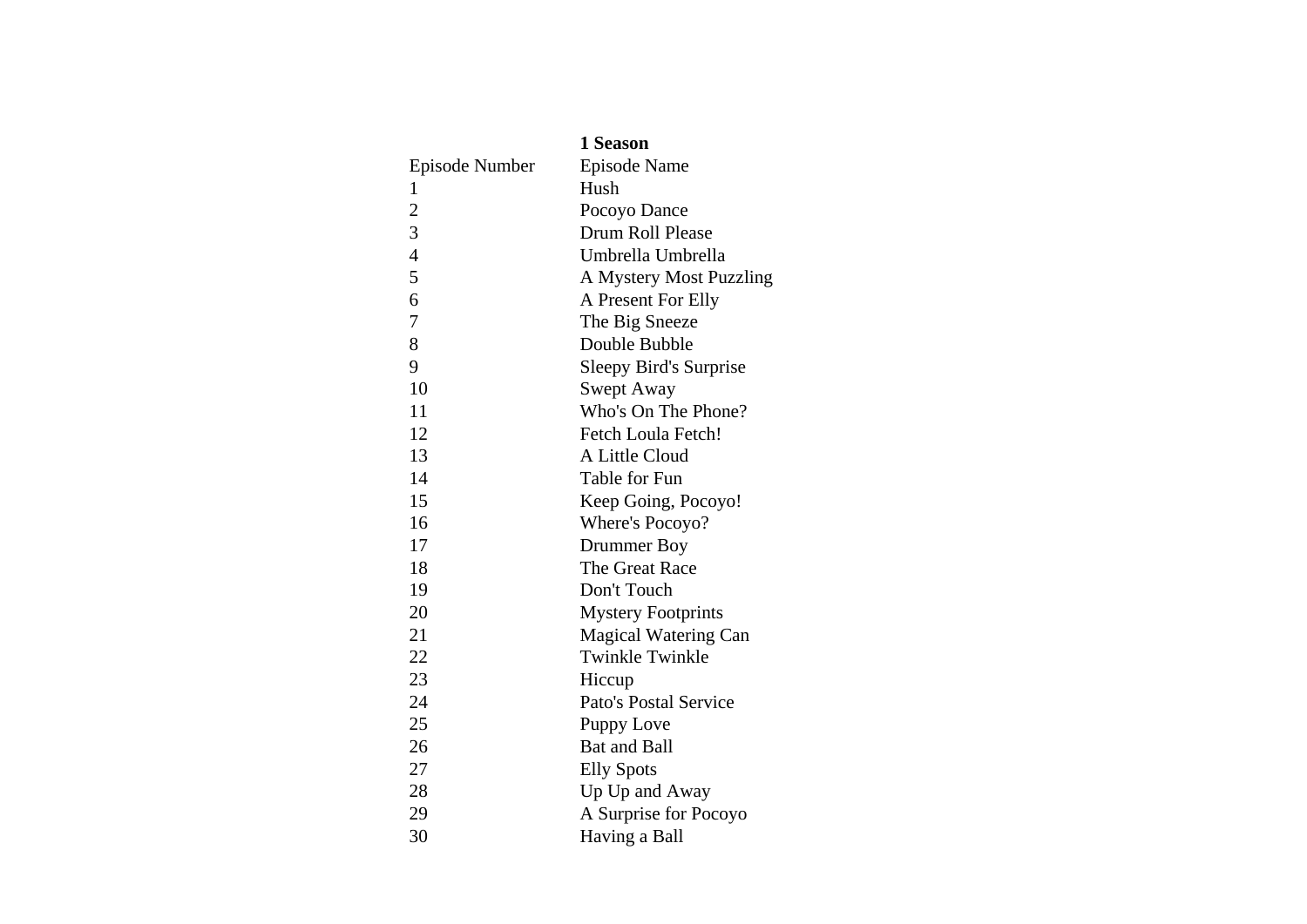| 31 | Super Pocoyo                       |
|----|------------------------------------|
|    |                                    |
| 32 | Let's Go Camping                   |
| 33 | The Key to It All                  |
| 34 | <b>Fussy Duck</b>                  |
| 35 | <b>Whale's Birthday</b>            |
| 36 | Elly's Big Chase                   |
| 37 | <b>Bedtime</b>                     |
| 38 | <b>Juggling Balls</b>              |
| 39 | Pocoyo's Little Friend             |
| 40 | Pocoyo, Pocoyo                     |
| 41 | Picture This                       |
| 42 | <b>Musical Blocks</b>              |
| 43 | Paint Me a Picture                 |
| 44 | Elly's Doll                        |
| 45 | Giggle Bug                         |
| 46 | Pocoyo Gets It Right               |
| 47 | A Dog's Life                       |
| 48 | What's In The Box?                 |
| 49 | Pocoyolympics                      |
| 50 | Colour My World                    |
| 51 | A Little Something Between Friends |
| 52 | <b>Wackily Ever After</b>          |
| 53 | A Rainy Day                        |
|    |                                    |

# **2 Season**

| Episode Number           | Episode Name        |
|--------------------------|---------------------|
|                          | Pocoyo's Present    |
| $\mathcal{D}_{\cdot}$    | Mad Mix Machine     |
| 3                        | Big Scary Slide     |
| 4                        | Elly's Ballet Class |
| $\overline{\phantom{0}}$ | Guess What?         |
| 6                        | Mr Big Duck         |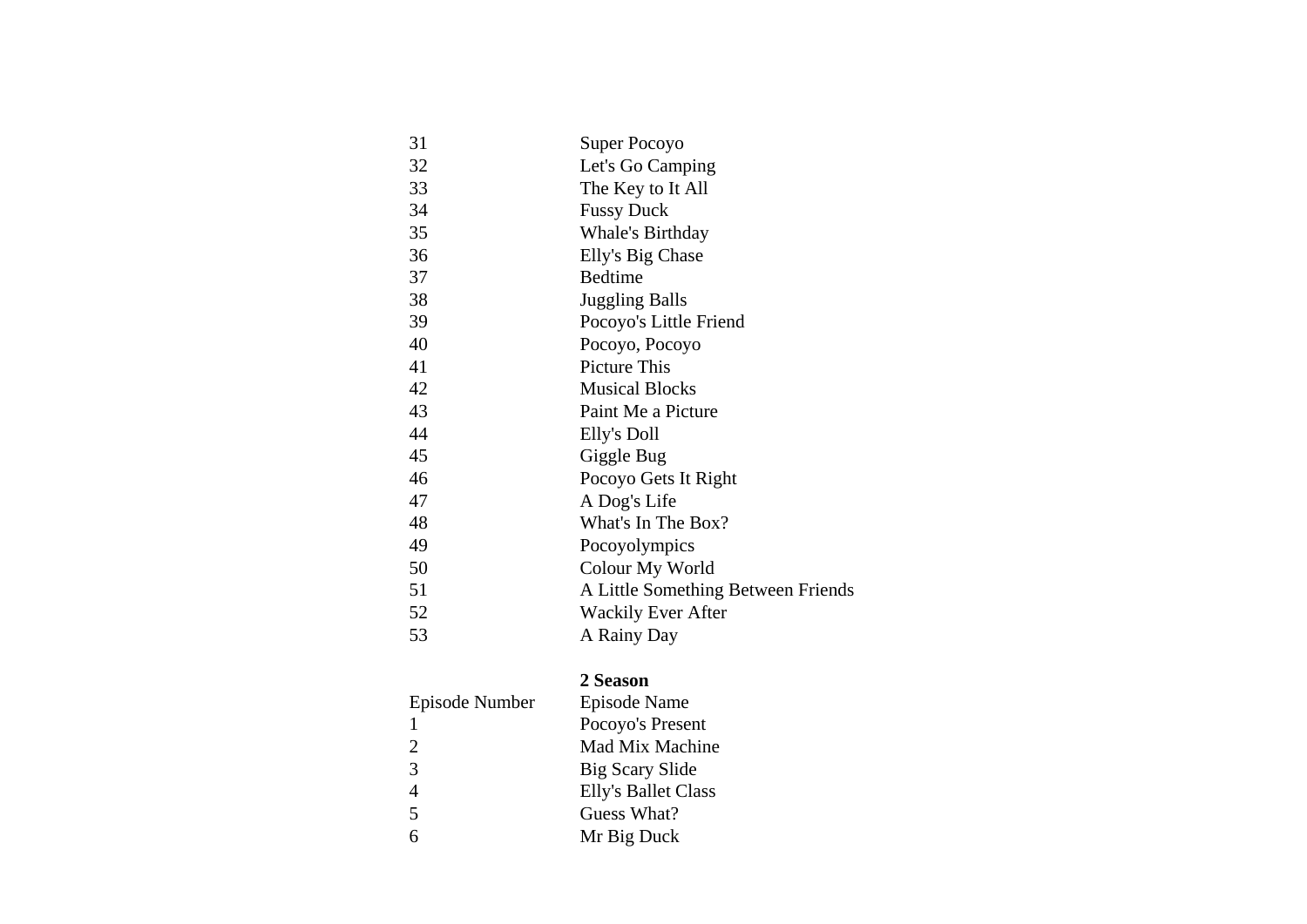| 7  | The Messy Guest           |
|----|---------------------------|
| 8  | Pocoyo's Balloon          |
| 9  | Who's Calling Me Now?     |
| 10 | <b>Band of Friends</b>    |
| 11 | <b>Upside Down</b>        |
| 12 | New on the Planet         |
| 13 | All for One               |
| 14 | <b>Elly's Shoes</b>       |
| 15 | Duck Stuck                |
| 16 | <b>Scary Noises</b>       |
| 17 | Not in my Backyard        |
| 18 | Vamoosh on the Loosh      |
| 19 | Detective Pocoyo          |
| 20 | <b>Scooter Madness</b>    |
| 21 | Lost in Space             |
| 22 | Boo!                      |
| 23 | Party Pooper              |
| 24 | My Pato!                  |
| 25 | <b>Baby Bird Bother</b>   |
| 26 | Dirty Dog                 |
| 27 | The Seed                  |
| 28 | Runaway Hat               |
| 29 | Invisible Pocoyo          |
| 30 | Noise to my Ears          |
| 31 | <b>Baby Bird Sitting</b>  |
| 32 | <b>Everyone's Present</b> |
| 33 | Picnic Puzzle             |
| 34 | Dance Off!                |
| 35 | Pato's Egg                |
| 36 | Pocoyo's Puppet Show      |
| 37 | <b>Get Lost Loula</b>     |
| 38 | <b>Sneaky Shoes</b>       |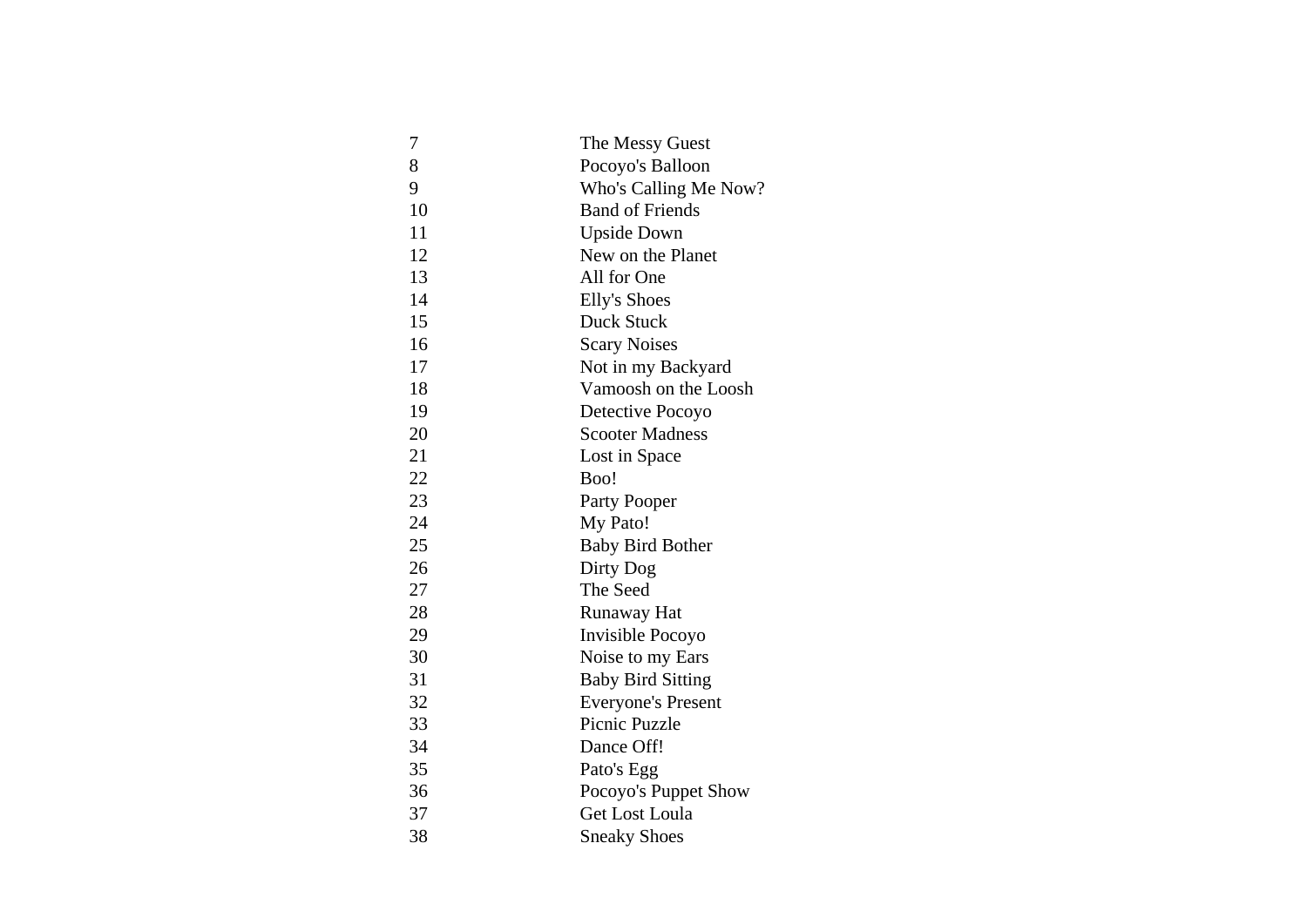| 39      | Magic Act                   |
|---------|-----------------------------|
| 40      | Shutterbug                  |
| 41      | Angry Alien                 |
| 42      | Pato Underwater             |
| 43      | Pato's Paintings            |
| 44      | <b>Monster Mystery</b>      |
| 45      | Poczilla                    |
| 46      | Elly on Ice                 |
| 47      | <b>Farewell Friends</b>     |
| 48      | Double Trouble              |
| 49      | Horse!                      |
| Special | Pocoyo and the Space Circus |
| 50      | Elly's Tea Party            |
| 51      | <b>Talent Show</b>          |
| 52      | Remember When               |
| 53      | Pocoyo's Cousin             |
| 54      | Snow day                    |
| 55      | Chrismas Pocoyo             |
|         |                             |

## **3 Season**

| Episode Number | Episode Name            |
|----------------|-------------------------|
| 1              | Pocoyo's Band           |
| 2              | Picnic                  |
| 3              | Pato's Shower           |
| 4              | The Garden              |
| 5              | The Postman             |
| 6              | Colours                 |
| 7              | Ready, Steady, Go!      |
| 8              | Camping                 |
| 9              | <b>Space Mission</b>    |
| 10             | <b>Travel With Pato</b> |
|                | Playtime                |
|                |                         |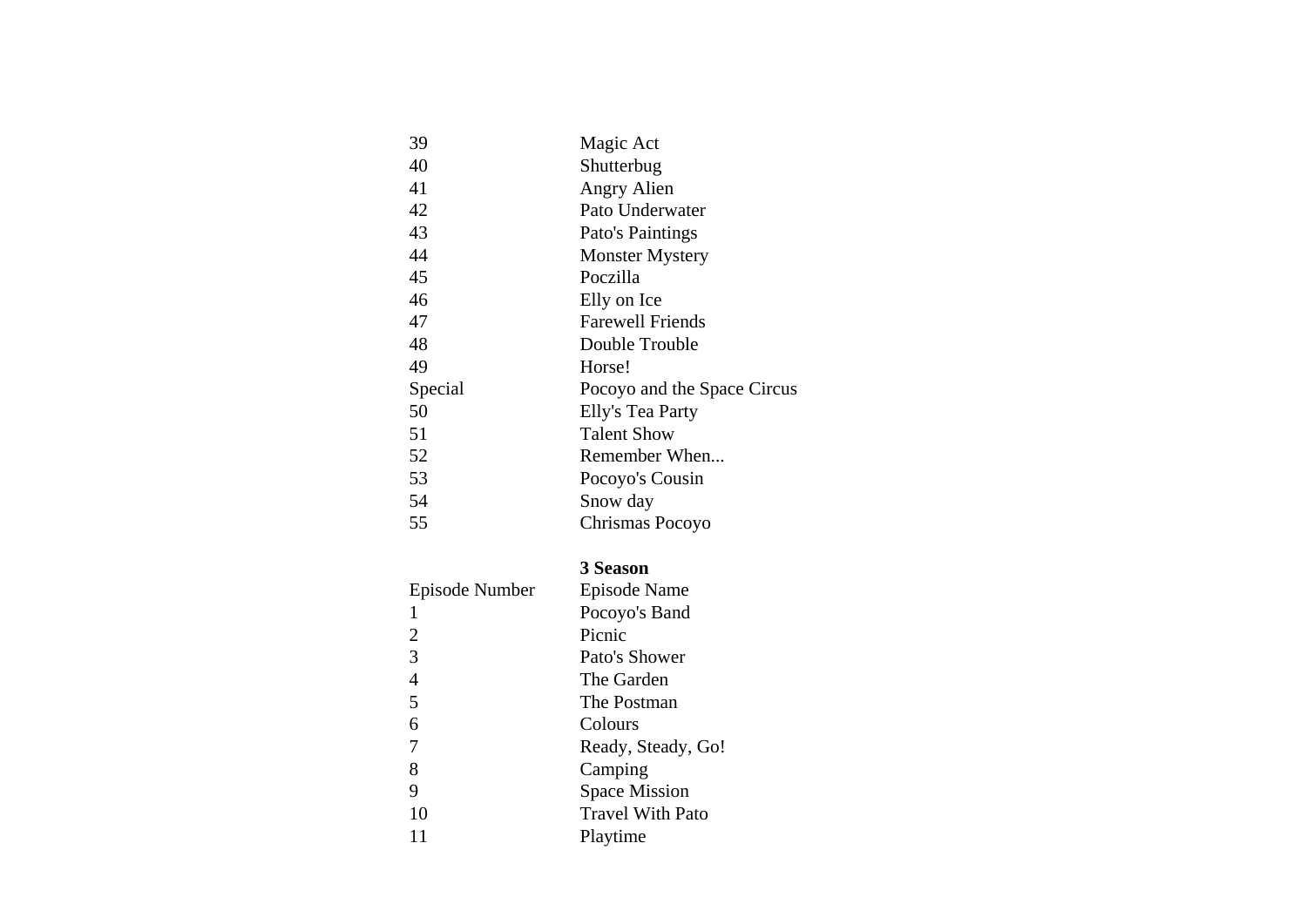| 12 | Tennis Everyone      |
|----|----------------------|
| 13 | Hide and Seek        |
| 14 | Party Time           |
| 15 | Wheels               |
| 16 | Elly's Bath          |
| 17 | The Amazing Tower    |
| 18 | A Hole in One        |
| 19 | <b>Bathing Loula</b> |
| 20 | Cooking with Elly    |
| 21 | <b>Magic Fingers</b> |
| 22 | Pato's Bedtime       |
|    |                      |

### **4 Season**

|                | 4 Season                                |
|----------------|-----------------------------------------|
| Episode Number | Episode Name                            |
| 1              |                                         |
| $\overline{2}$ |                                         |
| 3              |                                         |
| $\overline{4}$ |                                         |
| 5              |                                         |
| 6              |                                         |
| 7              |                                         |
| 8              |                                         |
| 9              |                                         |
| 10             |                                         |
| 11             |                                         |
| 12             |                                         |
| 13             |                                         |
| 14             |                                         |
| 15             |                                         |
| 16             | Mundo Pocoyo (Brilla Brilla Estrellita) |
| 17             | Mundo Pocoyo (El hipo)                  |
| 18             | Mundo Pocoyo (Super Pocoyo)             |
|                |                                         |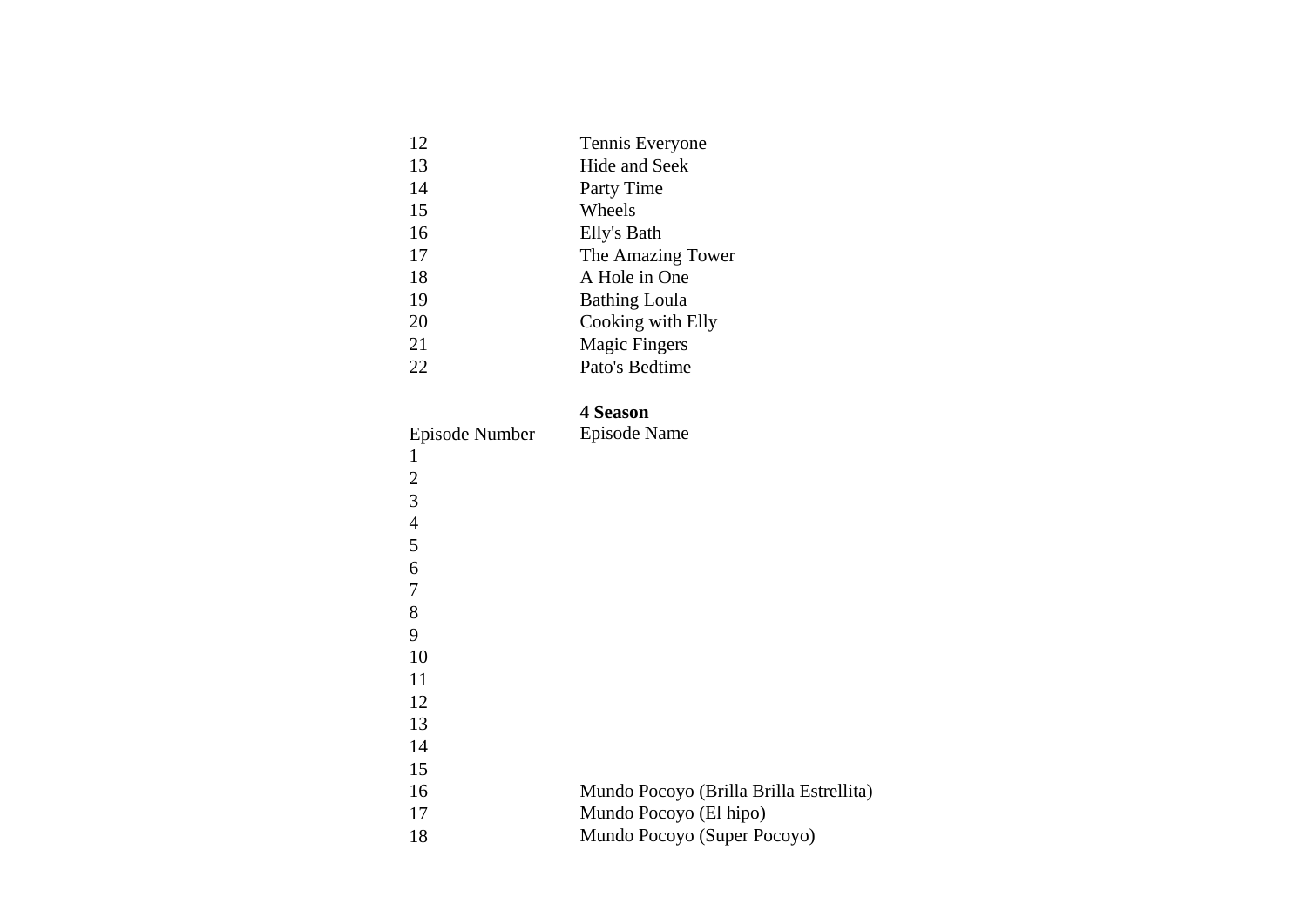| 19 | Mundo Pocoyo (Pato cartero)              |
|----|------------------------------------------|
| 20 | Mundo Pocoyo (Las nueces misteriosas)    |
| 21 | Mundo Pocoyo (No tocar)                  |
| 22 | Mundo Pocoyo (La gran carrera)           |
|    |                                          |
| 23 | Mundo Pocoyo (Cachorro amoroso)          |
| 24 | Mundo Pocoyo (La regadera magica)        |
| 25 | Mundo Pocoyo (Piezas musicales)          |
| 26 | Mundo Pocoyo (Juegos malabares)          |
| 27 | Mundo<br>Pocoyo<br>(El cumpleaños<br>de  |
|    | Ballena)                                 |
| 28 | Mundo Pocoyo (Jugando a la pelota)       |
| 29 | Mundo<br>Pocoyo (Una<br>sorpresa<br>para |
|    | Pocoyo)                                  |
| 30 | Mundo Pocoyo (La muñeca de Ely)          |
| 31 | Mundo Pocoyo (Pocoyolimpicos)            |
| 32 | Mundo Pocoyo (Las manchas de Ely)        |
| 33 | Mundo Pocoyo (Pocoyo hace burbujas)      |
| 34 | Mundo Pocoyo (Pato y muy lejos)          |
| 35 | Mundo Pocoyo (Pocoyo y el eco)           |
| 36 | Mundo Pocoyo (Una llave para todo)       |
| 37 | Mundo Pocoyo (Nos vamos de acampada)     |
| 38 | Mundo Pocoyo (Pocoyo tamborilero)        |
| 39 | Mundo<br>Pocoyo<br>(El<br>restaurante    |
|    | imaginario)                              |
| 40 | Mundo Pocoyo (Dibujando)                 |
| 41 | Mundo Pocoyo (Risas para todos)          |
| 42 | Mundo Pocoyo (El amigo pequeño de        |
|    | Pocoyo)                                  |
|    | Mundo Pocoyo (El sueño profundo de       |
| 43 | Ely)                                     |
| 44 | Mundo Pocoyo (El bate y la pelota)       |
| 45 | Mundo Pocoyo (Pintame un cuadro)         |